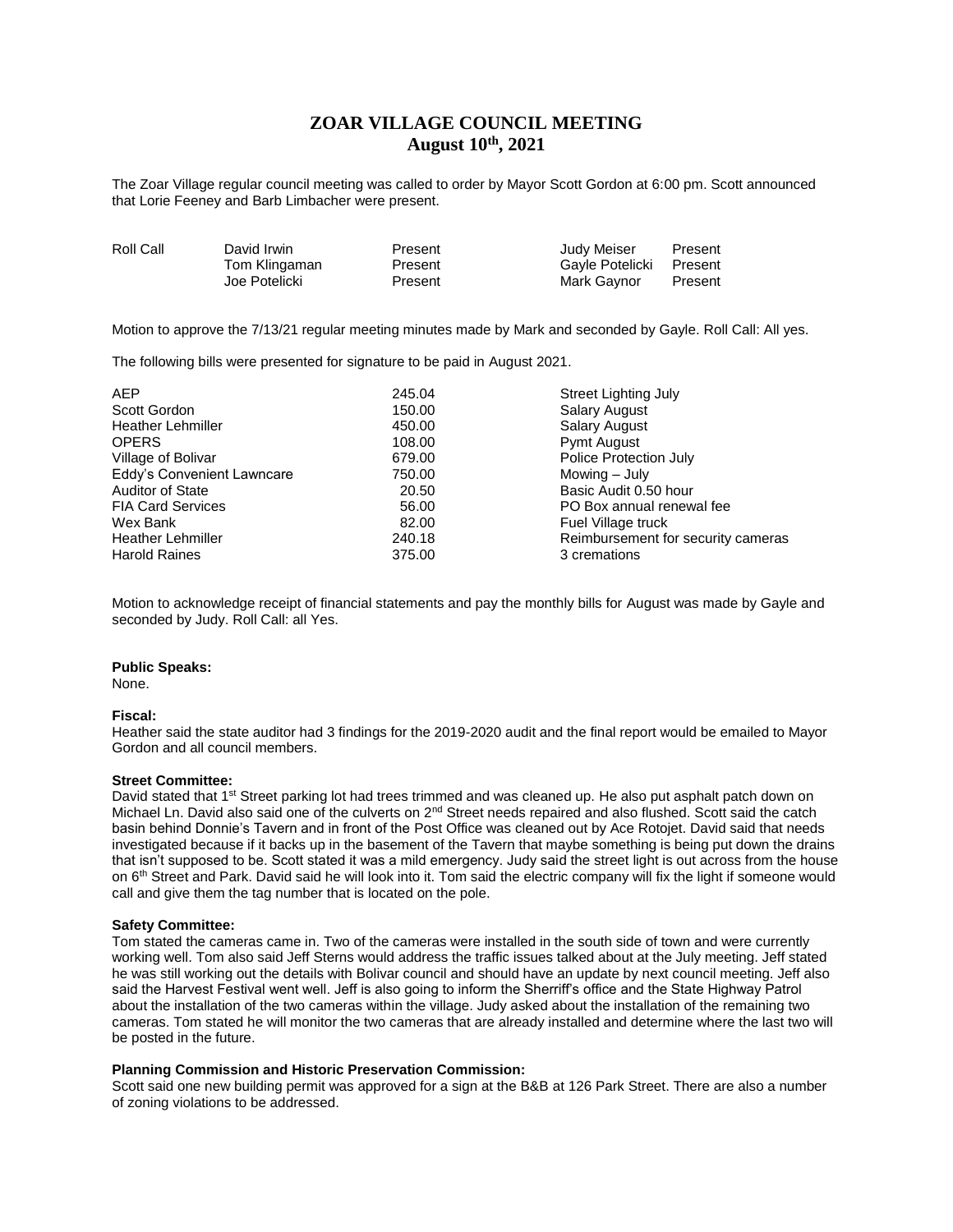# **Cemetery Board:**

None.

### **Solicitor Report:**

Doug stated surveys were sent to the Tuscarawas County Map Office and petitions were sent for land owners to sign. In order to pass Ordinance 2021-11, the petition needs three signatures. As soon as he receives the petitions and the plat the Ordinance can be passed. If he does not receive the petitions the process may take another month or two. Doug said council can do a 1<sup>st</sup> reading by title only.

### **Additions & Corrections:**

None.

There was a discussion about Ordinance 2021-13. Scott informed council the first half ARPA funds would be about \$9,418.00 and the second half would be deposited next year for about the same amount. Gayle asked if Sandy Township had responded to acknowledging the feasibility study. Scott said he had not heard from them at that time. Gayle suggested council approve a petition or a letter to the residents on Cherry Hill to measure any interest they may have in a feasibility study. David said he would like to have more discussions on the feasibility study. He also asked how the cost of the sewer system would affect others in the village. Scott said the residents in the village would not be affected, only the residents of Cherry Hill. Scott explained there is one system failing and others may be marginal. David stated that particular resident is currently having more than one problem with the failing septic system. Doug suggested doing a survey of the residents interests then vote on conducting the feasibility study at a later date. David said he would like to see a range of the cost. Judy asked if part of the funds could be used to trim trees within the village. Scott said no. Judy explained she has received many complaints about the trees blocking sightlines on the roads. David and Scott stated they are working on trimming the hanging limbs throughout the village. All Councilmembers were in agreement to send a letter to the residents of Cherry Hill inquiring their interest in becoming part of the village sewer system.

Judy stated there was a rodent problem behind the Zoar Bakery. Tom stated he will look into it. Tom stated he and Scott looked into the rodent problem at the Silk house. Scott said the owners of the Silk House were sent a zoning letter 30 days ago but didn't respond as of yet. A second notice would be sent for immediate remediation.

Joe said the energy aggregation company would be sending out a letter to the residents. Bolivar is renewing their service with the energy program through the entire township. Residents of Zoar can opt in if they would like to.

Judy asked if council would like to send a letter to the Post Office regarding the holes in the parking lot. The Bolivar Post Master has been made aware of the situation and will have it taken care of.

### **Mayor's Notes:**

Army Corps: The Corps held a virtual public update meeting on July 29th. The Arch/Goephys field work will be completed by mid-August. The contract submittals for the levee construction are being evaluated. Two submittals have been reviewed and approved to date. The contractor is currently working with village residents to schedule a pre-construction property survey. The land leased by the village from the Army Corps (the parking lot and ball field areas) requires submitting an annual *management plan and certification* form. The required form was submitted on July 21st.

### American Rescue Plan Act (ARPA) funds (Cherry Hill sewer feasibility study):

A letter was sent to Mike Jones, Director,Tusc Co Metro Sewer District, on July 19th requesting that a feasibility study be undertaken to provide sewer service to the residents of Cherry Hill. I also copied the letter to both Lawrence and Sandy Twp Trustees. Mike is reviewing the request with the County Commissioners. Lawrence Twp Trustees were in favor of doing the study. Scott had not heard any feedback yet from Sandy Twp. The deadline for the village to request the ARPA money is September 4th. Half of the money (\$9,000) will be available immediately and the remaining half next year. Heather will set up the account and we will submit the request.

### Village road damage due to SR 800 construction by-pass on SR 212:

A letter was sent to the ODOT District Director requesting that ODOT repair the damage done to SR 212 in the village. The heavy construction trucks coming through the village caused new dips in previous road repairs (done years ago) that are now causing vibration damage to several historic homes along Main Street. The dips are at 2nd, 3rd and 7th Streets. Two ODOT engineers visited the village to inspect the damage on August 2nd. Present were